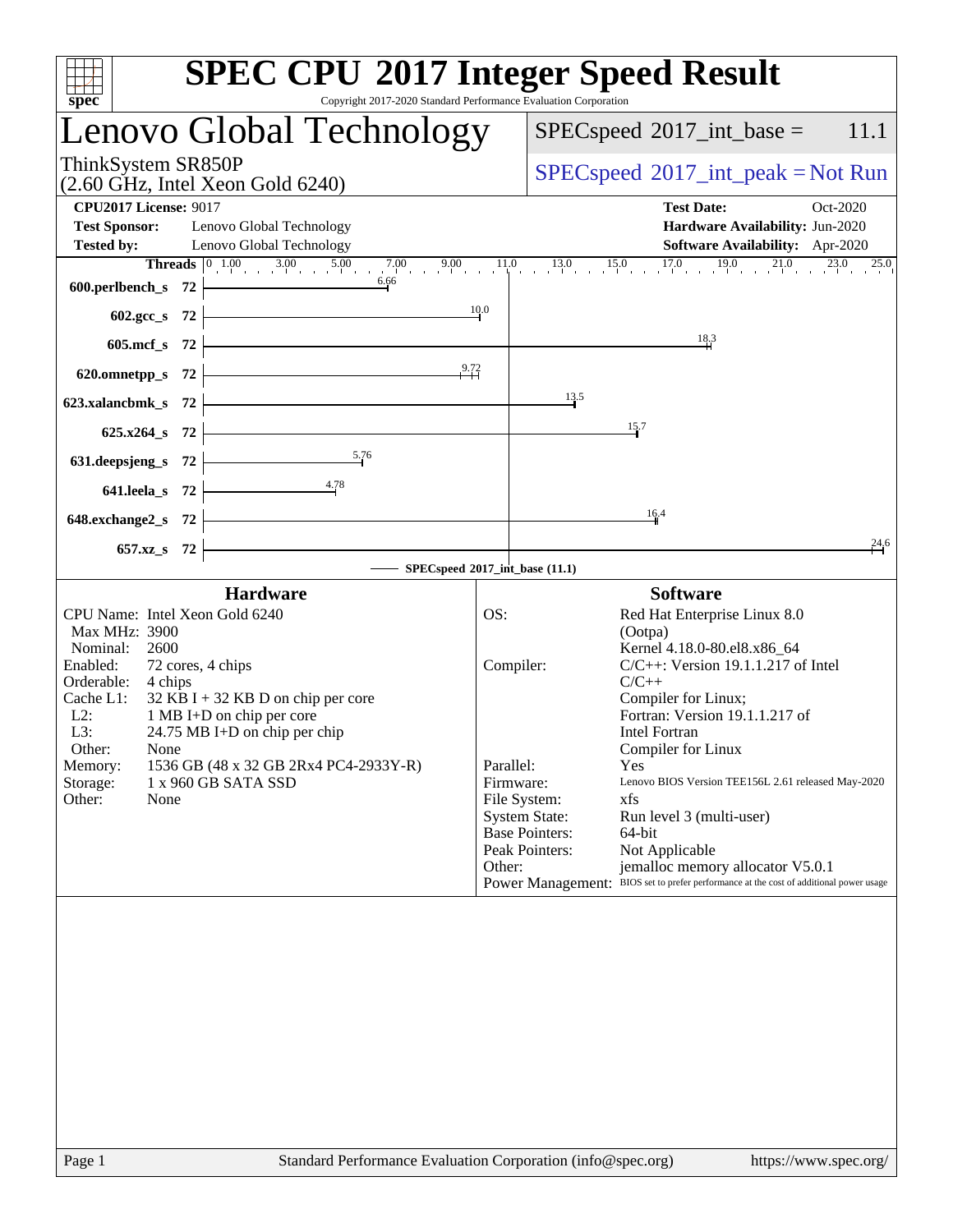

### **[SPEC CPU](http://www.spec.org/auto/cpu2017/Docs/result-fields.html#SPECCPU2017IntegerSpeedResult)[2017 Integer Speed Result](http://www.spec.org/auto/cpu2017/Docs/result-fields.html#SPECCPU2017IntegerSpeedResult)** Copyright 2017-2020 Standard Performance Evaluation Corporation

# Lenovo Global Technology

(2.60 GHz, Intel Xeon Gold 6240)

ThinkSystem SR850P<br>  $\begin{array}{c}\n\text{SPEC speed} \text{°2017\_int\_peak} = \text{Not Run} \\
\text{SPEC speed} \text{°2017\_int\_peak} = \text{Not Run} \\
\end{array}$  $SPEC speed^{\circ}2017\_int\_base = 11.1$ 

**[Test Sponsor:](http://www.spec.org/auto/cpu2017/Docs/result-fields.html#TestSponsor)** Lenovo Global Technology **[Hardware Availability:](http://www.spec.org/auto/cpu2017/Docs/result-fields.html#HardwareAvailability)** Jun-2020 **[Tested by:](http://www.spec.org/auto/cpu2017/Docs/result-fields.html#Testedby)** Lenovo Global Technology **[Software Availability:](http://www.spec.org/auto/cpu2017/Docs/result-fields.html#SoftwareAvailability)** Apr-2020

**[CPU2017 License:](http://www.spec.org/auto/cpu2017/Docs/result-fields.html#CPU2017License)** 9017 **[Test Date:](http://www.spec.org/auto/cpu2017/Docs/result-fields.html#TestDate)** Oct-2020

### **[Results Table](http://www.spec.org/auto/cpu2017/Docs/result-fields.html#ResultsTable)**

|                                                   | <b>Base</b>    |                |             |                |       |                | <b>Peak</b> |                |                |              |                |              |                |              |
|---------------------------------------------------|----------------|----------------|-------------|----------------|-------|----------------|-------------|----------------|----------------|--------------|----------------|--------------|----------------|--------------|
| <b>Benchmark</b>                                  | <b>Threads</b> | <b>Seconds</b> | Ratio       | <b>Seconds</b> | Ratio | <b>Seconds</b> | Ratio       | <b>Threads</b> | <b>Seconds</b> | <b>Ratio</b> | <b>Seconds</b> | <b>Ratio</b> | <b>Seconds</b> | <b>Ratio</b> |
| $600.$ perlbench $\mathsf{S}$                     | 72             | 265            | 6.71        | 267            | 6.65  | 267            | 6.66        |                |                |              |                |              |                |              |
| $602.\text{gcc}\_\text{s}$                        | 72             | 397            | <b>10.0</b> | 399            | 9.99  | 397            | 10.0        |                |                |              |                |              |                |              |
| $605$ .mcf s                                      | 72             | 259            | 18.3        | 256            | 18.4  | 259            | 18.3        |                |                |              |                |              |                |              |
| 620.omnetpp_s                                     | 72             | 168            | 9.72        | 164            | 9.96  | 175            | 9.32        |                |                |              |                |              |                |              |
| 623.xalancbmk s                                   | 72             | 106            | 13.4        | 105            | 13.5  | 105            | 13.5        |                |                |              |                |              |                |              |
| 625.x264 s                                        | 72             | 112            | 15.7        | 112            | 15.7  | 112            | 15.7        |                |                |              |                |              |                |              |
| 631.deepsjeng_s                                   | 72             | 249            | 5.76        | 249            | 5.76  | 249            | 5.76        |                |                |              |                |              |                |              |
| 641.leela s                                       | 72             | 357            | 4.78        | 357            | 4.78  | 357            | 4.78        |                |                |              |                |              |                |              |
| 648.exchange2_s                                   | 72             | 179            | 16.4        | 179            | 16.5  | 180            | 16.4        |                |                |              |                |              |                |              |
| $657.xz$ s                                        | 72             | 251            | 24.6        | 255            | 24.3  | 251            | 24.7        |                |                |              |                |              |                |              |
| $SPECspeed^{\circ}2017$ int base =<br><b>11.1</b> |                |                |             |                |       |                |             |                |                |              |                |              |                |              |

**[SPECspeed](http://www.spec.org/auto/cpu2017/Docs/result-fields.html#SPECspeed2017intpeak)[2017\\_int\\_peak =](http://www.spec.org/auto/cpu2017/Docs/result-fields.html#SPECspeed2017intpeak) Not Run**

Results appear in the [order in which they were run.](http://www.spec.org/auto/cpu2017/Docs/result-fields.html#RunOrder) Bold underlined text [indicates a median measurement.](http://www.spec.org/auto/cpu2017/Docs/result-fields.html#Median)

### **[Compiler Notes](http://www.spec.org/auto/cpu2017/Docs/result-fields.html#CompilerNotes)**

The inconsistent Compiler version information under Compiler Version section is due to a discrepancy in Intel Compiler. The correct version of C/C++ compiler is: Version 19.1.1.217 Build 20200306 Compiler for Linux The correct version of Fortran compiler is: Version 19.1.1.217 Build 20200306 Compiler for Linux

### **[Operating System Notes](http://www.spec.org/auto/cpu2017/Docs/result-fields.html#OperatingSystemNotes)**

Stack size set to unlimited using "ulimit -s unlimited"

### **[Environment Variables Notes](http://www.spec.org/auto/cpu2017/Docs/result-fields.html#EnvironmentVariablesNotes)**

```
Environment variables set by runcpu before the start of the run:
KMP_AFFINITY = "granularity=fine,scatter"
LD_LIBRARY_PATH =
      "/home/cpu2017-1.1.0-ic19.1.1/lib/intel64:/home/cpu2017-1.1.0-ic19.1.1/j
      e5.0.1-64"
MALLOC_CONF = "retain:true"
OMP_STACKSIZE = "192M"
```
### **[General Notes](http://www.spec.org/auto/cpu2017/Docs/result-fields.html#GeneralNotes)**

 Binaries compiled on a system with 1x Intel Core i9-7980XE CPU + 64GB RAM memory using Redhat Enterprise Linux 8.0 Transparent Huge Pages enabled by default Prior to runcpu invocation Filesystem page cache synced and cleared with:

**(Continued on next page)**

Page 2 Standard Performance Evaluation Corporation [\(info@spec.org\)](mailto:info@spec.org) <https://www.spec.org/>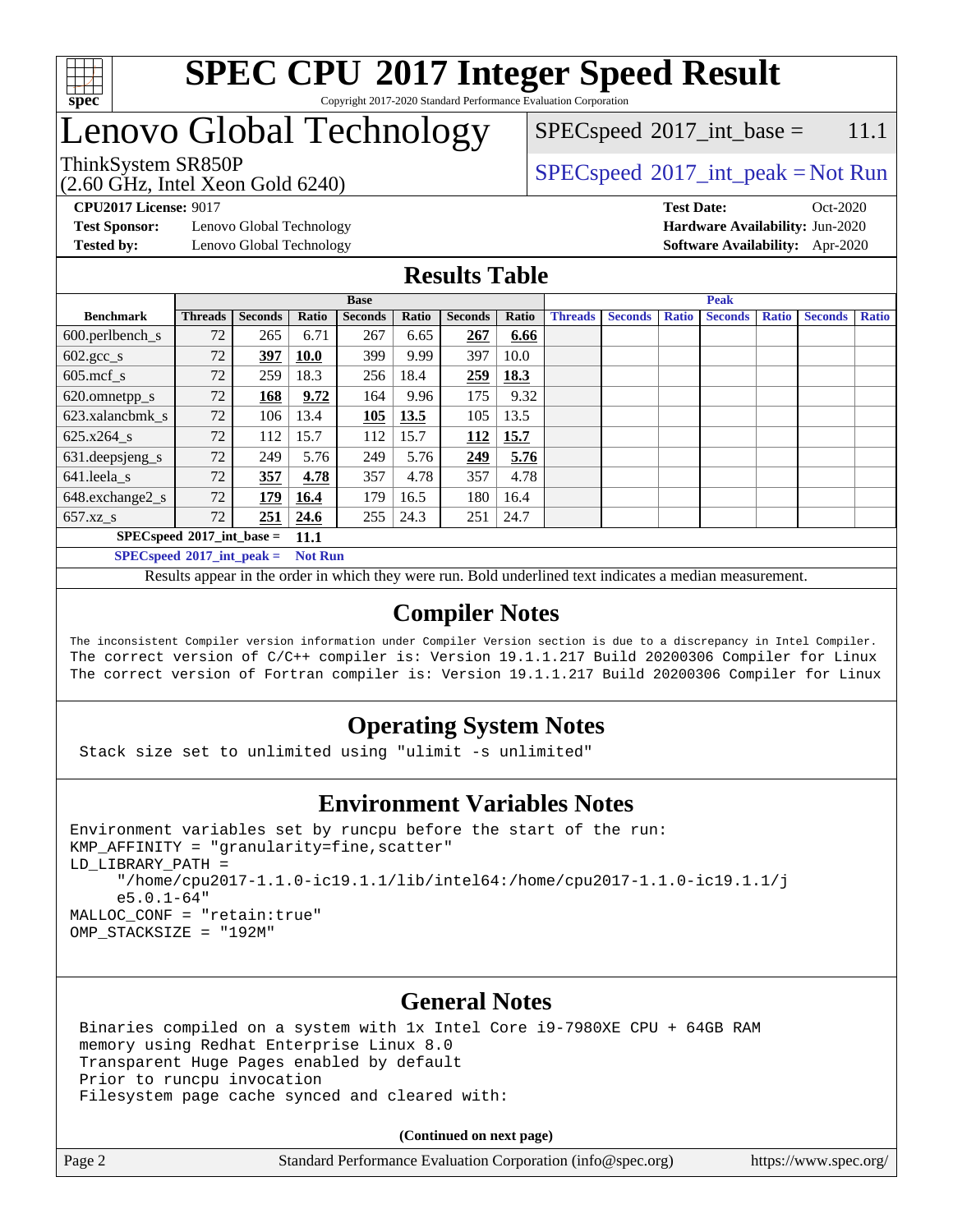

Copyright 2017-2020 Standard Performance Evaluation Corporation

### Lenovo Global Technology

 $SPECspeed^{\circ}2017\_int\_base = 11.1$  $SPECspeed^{\circ}2017\_int\_base = 11.1$ 

(2.60 GHz, Intel Xeon Gold 6240)

ThinkSystem SR850P<br>  $SPEC speed^{\circ}2017\_int\_peak = Not Run$ 

**[Test Sponsor:](http://www.spec.org/auto/cpu2017/Docs/result-fields.html#TestSponsor)** Lenovo Global Technology **[Hardware Availability:](http://www.spec.org/auto/cpu2017/Docs/result-fields.html#HardwareAvailability)** Jun-2020 **[Tested by:](http://www.spec.org/auto/cpu2017/Docs/result-fields.html#Testedby)** Lenovo Global Technology **[Software Availability:](http://www.spec.org/auto/cpu2017/Docs/result-fields.html#SoftwareAvailability)** Apr-2020

**[CPU2017 License:](http://www.spec.org/auto/cpu2017/Docs/result-fields.html#CPU2017License)** 9017 **[Test Date:](http://www.spec.org/auto/cpu2017/Docs/result-fields.html#TestDate)** Oct-2020

#### **[General Notes \(Continued\)](http://www.spec.org/auto/cpu2017/Docs/result-fields.html#GeneralNotes)**

Page 3 Standard Performance Evaluation Corporation [\(info@spec.org\)](mailto:info@spec.org) <https://www.spec.org/> sync; echo 3> /proc/sys/vm/drop\_caches NA: The test sponsor attests, as of date of publication, that CVE-2017-5754 (Meltdown) is mitigated in the system as tested and documented. Yes: The test sponsor attests, as of date of publication, that CVE-2017-5753 (Spectre variant 1) is mitigated in the system as tested and documented. Yes: The test sponsor attests, as of date of publication, that CVE-2017-5715 (Spectre variant 2) is mitigated in the system as tested and documented. jemalloc, a general purpose malloc implementation built with the RedHat Enterprise 7.5, and the system compiler gcc 4.8.5 sources available from jemalloc.net or<https://github.com/jemalloc/jemalloc/releases> **[Platform Notes](http://www.spec.org/auto/cpu2017/Docs/result-fields.html#PlatformNotes)** BIOS configuration: Choose Operating Mode set to Maximum Performance and then set it to Custom Mode MONITOR/MWAIT set to Enable Hyper-Threading set to Disable DCU Streamer Prefetcher set to Disable Patrol Scrub set to Disable LLC dead line alloc set to Disable Sysinfo program /home/cpu2017-1.1.0-ic19.1.1/bin/sysinfo Rev: r6365 of 2019-08-21 295195f888a3d7edb1e6e46a485a0011 running on localhost.localdomain Mon Oct 26 18:12:48 2020 SUT (System Under Test) info as seen by some common utilities. For more information on this section, see <https://www.spec.org/cpu2017/Docs/config.html#sysinfo> From /proc/cpuinfo model name : Intel(R) Xeon(R) Gold 6240 CPU @ 2.60GHz 4 "physical id"s (chips) 72 "processors" cores, siblings (Caution: counting these is hw and system dependent. The following excerpts from /proc/cpuinfo might not be reliable. Use with caution.) cpu cores : 18 siblings : 18 physical 0: cores 0 1 2 3 4 8 9 10 11 16 17 18 19 20 24 25 26 27 physical 1: cores 0 1 2 3 4 8 9 10 11 16 17 18 19 20 24 25 26 27 physical 2: cores 0 1 2 3 4 8 9 10 11 16 17 18 19 20 24 25 26 27 physical 3: cores 0 1 2 3 4 8 9 10 11 16 17 18 19 20 24 25 26 27 From lscpu: Architecture: x86\_64 CPU op-mode(s): 32-bit, 64-bit Byte Order: Little Endian **(Continued on next page)**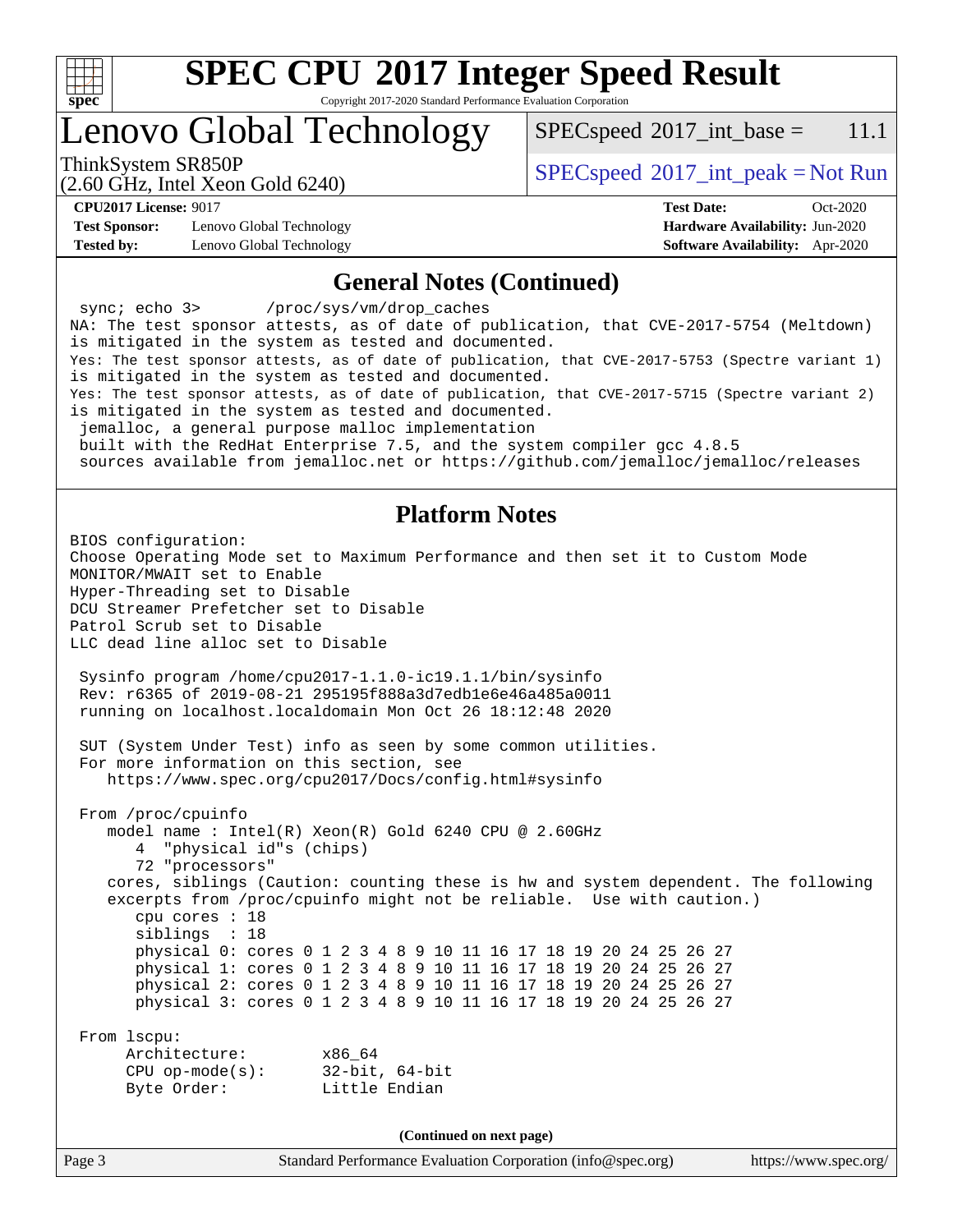

### **[SPEC CPU](http://www.spec.org/auto/cpu2017/Docs/result-fields.html#SPECCPU2017IntegerSpeedResult)[2017 Integer Speed Result](http://www.spec.org/auto/cpu2017/Docs/result-fields.html#SPECCPU2017IntegerSpeedResult)** Copyright 2017-2020 Standard Performance Evaluation Corporation

Lenovo Global Technology

(2.60 GHz, Intel Xeon Gold 6240)

 $SPECspeed^{\circ}2017\_int\_base = 11.1$  $SPECspeed^{\circ}2017\_int\_base = 11.1$ 

 $SPEC speed^{\circ}2017\_int\_peak = Not Run$ 

**[Test Sponsor:](http://www.spec.org/auto/cpu2017/Docs/result-fields.html#TestSponsor)** Lenovo Global Technology **[Hardware Availability:](http://www.spec.org/auto/cpu2017/Docs/result-fields.html#HardwareAvailability)** Jun-2020 **[Tested by:](http://www.spec.org/auto/cpu2017/Docs/result-fields.html#Testedby)** Lenovo Global Technology **[Software Availability:](http://www.spec.org/auto/cpu2017/Docs/result-fields.html#SoftwareAvailability)** Apr-2020

**[CPU2017 License:](http://www.spec.org/auto/cpu2017/Docs/result-fields.html#CPU2017License)** 9017 **[Test Date:](http://www.spec.org/auto/cpu2017/Docs/result-fields.html#TestDate)** Oct-2020

### **[Platform Notes \(Continued\)](http://www.spec.org/auto/cpu2017/Docs/result-fields.html#PlatformNotes)**

| CPU(s):                                                                                          | 72                                                                                                                                                                                                                                                                                                                                                                                                                                                                                                                                                                                                                                                                                                                                                                                                                                                                                                                               |
|--------------------------------------------------------------------------------------------------|----------------------------------------------------------------------------------------------------------------------------------------------------------------------------------------------------------------------------------------------------------------------------------------------------------------------------------------------------------------------------------------------------------------------------------------------------------------------------------------------------------------------------------------------------------------------------------------------------------------------------------------------------------------------------------------------------------------------------------------------------------------------------------------------------------------------------------------------------------------------------------------------------------------------------------|
| On-line CPU(s) list: 0-71                                                                        |                                                                                                                                                                                                                                                                                                                                                                                                                                                                                                                                                                                                                                                                                                                                                                                                                                                                                                                                  |
| Thread(s) per core:                                                                              | $\mathbf{1}$                                                                                                                                                                                                                                                                                                                                                                                                                                                                                                                                                                                                                                                                                                                                                                                                                                                                                                                     |
| $Core(s)$ per socket:                                                                            | 18                                                                                                                                                                                                                                                                                                                                                                                                                                                                                                                                                                                                                                                                                                                                                                                                                                                                                                                               |
| Socket(s):                                                                                       | 4                                                                                                                                                                                                                                                                                                                                                                                                                                                                                                                                                                                                                                                                                                                                                                                                                                                                                                                                |
| NUMA $node(s)$ :                                                                                 | 4                                                                                                                                                                                                                                                                                                                                                                                                                                                                                                                                                                                                                                                                                                                                                                                                                                                                                                                                |
| Vendor ID:                                                                                       | GenuineIntel                                                                                                                                                                                                                                                                                                                                                                                                                                                                                                                                                                                                                                                                                                                                                                                                                                                                                                                     |
| CPU family:                                                                                      | 6                                                                                                                                                                                                                                                                                                                                                                                                                                                                                                                                                                                                                                                                                                                                                                                                                                                                                                                                |
| Model:                                                                                           | 85                                                                                                                                                                                                                                                                                                                                                                                                                                                                                                                                                                                                                                                                                                                                                                                                                                                                                                                               |
| Model name:                                                                                      | $Intel(R)$ Xeon $(R)$ Gold 6240 CPU @ 2.60GHz                                                                                                                                                                                                                                                                                                                                                                                                                                                                                                                                                                                                                                                                                                                                                                                                                                                                                    |
| Stepping:                                                                                        | 7                                                                                                                                                                                                                                                                                                                                                                                                                                                                                                                                                                                                                                                                                                                                                                                                                                                                                                                                |
| CPU MHz:                                                                                         | 1192.829                                                                                                                                                                                                                                                                                                                                                                                                                                                                                                                                                                                                                                                                                                                                                                                                                                                                                                                         |
| CPU max MHz:                                                                                     | 3900.0000                                                                                                                                                                                                                                                                                                                                                                                                                                                                                                                                                                                                                                                                                                                                                                                                                                                                                                                        |
| CPU min MHz:                                                                                     | 1000.0000                                                                                                                                                                                                                                                                                                                                                                                                                                                                                                                                                                                                                                                                                                                                                                                                                                                                                                                        |
| BogoMIPS:                                                                                        | 5200.00                                                                                                                                                                                                                                                                                                                                                                                                                                                                                                                                                                                                                                                                                                                                                                                                                                                                                                                          |
| Virtualization:                                                                                  | $VT - x$                                                                                                                                                                                                                                                                                                                                                                                                                                                                                                                                                                                                                                                                                                                                                                                                                                                                                                                         |
| L1d cache:                                                                                       | 32K                                                                                                                                                                                                                                                                                                                                                                                                                                                                                                                                                                                                                                                                                                                                                                                                                                                                                                                              |
| Lli cache:                                                                                       | 32K                                                                                                                                                                                                                                                                                                                                                                                                                                                                                                                                                                                                                                                                                                                                                                                                                                                                                                                              |
| L2 cache:                                                                                        | 1024K                                                                                                                                                                                                                                                                                                                                                                                                                                                                                                                                                                                                                                                                                                                                                                                                                                                                                                                            |
| L3 cache:                                                                                        | 25344K                                                                                                                                                                                                                                                                                                                                                                                                                                                                                                                                                                                                                                                                                                                                                                                                                                                                                                                           |
| NUMA $node0$ $CPU(s):$                                                                           | $0 - 17$                                                                                                                                                                                                                                                                                                                                                                                                                                                                                                                                                                                                                                                                                                                                                                                                                                                                                                                         |
| NUMA $node1$ $CPU(s):$                                                                           | $18 - 35$                                                                                                                                                                                                                                                                                                                                                                                                                                                                                                                                                                                                                                                                                                                                                                                                                                                                                                                        |
| NUMA $node2$ $CPU(s):$                                                                           | $36 - 53$                                                                                                                                                                                                                                                                                                                                                                                                                                                                                                                                                                                                                                                                                                                                                                                                                                                                                                                        |
| NUMA $node3$ $CPU(s)$ :                                                                          | $54 - 71$                                                                                                                                                                                                                                                                                                                                                                                                                                                                                                                                                                                                                                                                                                                                                                                                                                                                                                                        |
|                                                                                                  |                                                                                                                                                                                                                                                                                                                                                                                                                                                                                                                                                                                                                                                                                                                                                                                                                                                                                                                                  |
| Flagg:<br>arch_capabilities                                                                      | fpu vme de pse tsc msr pae mce cx8 apic sep mtrr pge mca cmov<br>pat pse36 clflush dts acpi mmx fxsr sse sse2 ss ht tm pbe syscall nx pdpelgb rdtscp<br>lm constant_tsc art arch_perfmon pebs bts rep_good nopl xtopology nonstop_tsc cpuid<br>aperfmperf pni pclmulqdq dtes64 monitor ds_cpl vmx smx est tm2 ssse3 sdbg fma cx16<br>xtpr pdcm pcid dca sse4_1 sse4_2 x2apic movbe popcnt tsc_deadline_timer aes xsave<br>avx f16c rdrand lahf_lm abm 3dnowprefetch cpuid_fault epb cat_13 cdp_13<br>invpcid_single intel_ppin ssbd mba ibrs ibpb stibp ibrs_enhanced tpr_shadow vnmi<br>flexpriority ept vpid fsgsbase tsc_adjust bmil hle avx2 smep bmi2 erms invpcid rtm<br>cqm mpx rdt_a avx512f avx512dq rdseed adx smap clflushopt clwb intel_pt avx512cd<br>avx512bw avx512vl xsaveopt xsavec xgetbvl xsaves cqm_llc cqm_occup_llc cqm_mbm_total<br>cqm_mbm_local dtherm ida arat pln pts pku ospke avx512_vnni flush_l1d |
| /proc/cpuinfo cache data<br>cache size : 25344 KB                                                |                                                                                                                                                                                                                                                                                                                                                                                                                                                                                                                                                                                                                                                                                                                                                                                                                                                                                                                                  |
| physical chip.<br>$available: 4 nodes (0-3)$<br>node 0 size: 386659 MB<br>node 0 free: 386271 MB | From numactl --hardware WARNING: a numactl 'node' might or might not correspond to a<br>node 0 cpus: 0 1 2 3 4 5 6 7 8 9 10 11 12 13 14 15 16 17<br>node 1 cpus: 18 19 20 21 22 23 24 25 26 27 28 29 30 31 32 33 34 35                                                                                                                                                                                                                                                                                                                                                                                                                                                                                                                                                                                                                                                                                                           |
|                                                                                                  |                                                                                                                                                                                                                                                                                                                                                                                                                                                                                                                                                                                                                                                                                                                                                                                                                                                                                                                                  |

**(Continued on next page)**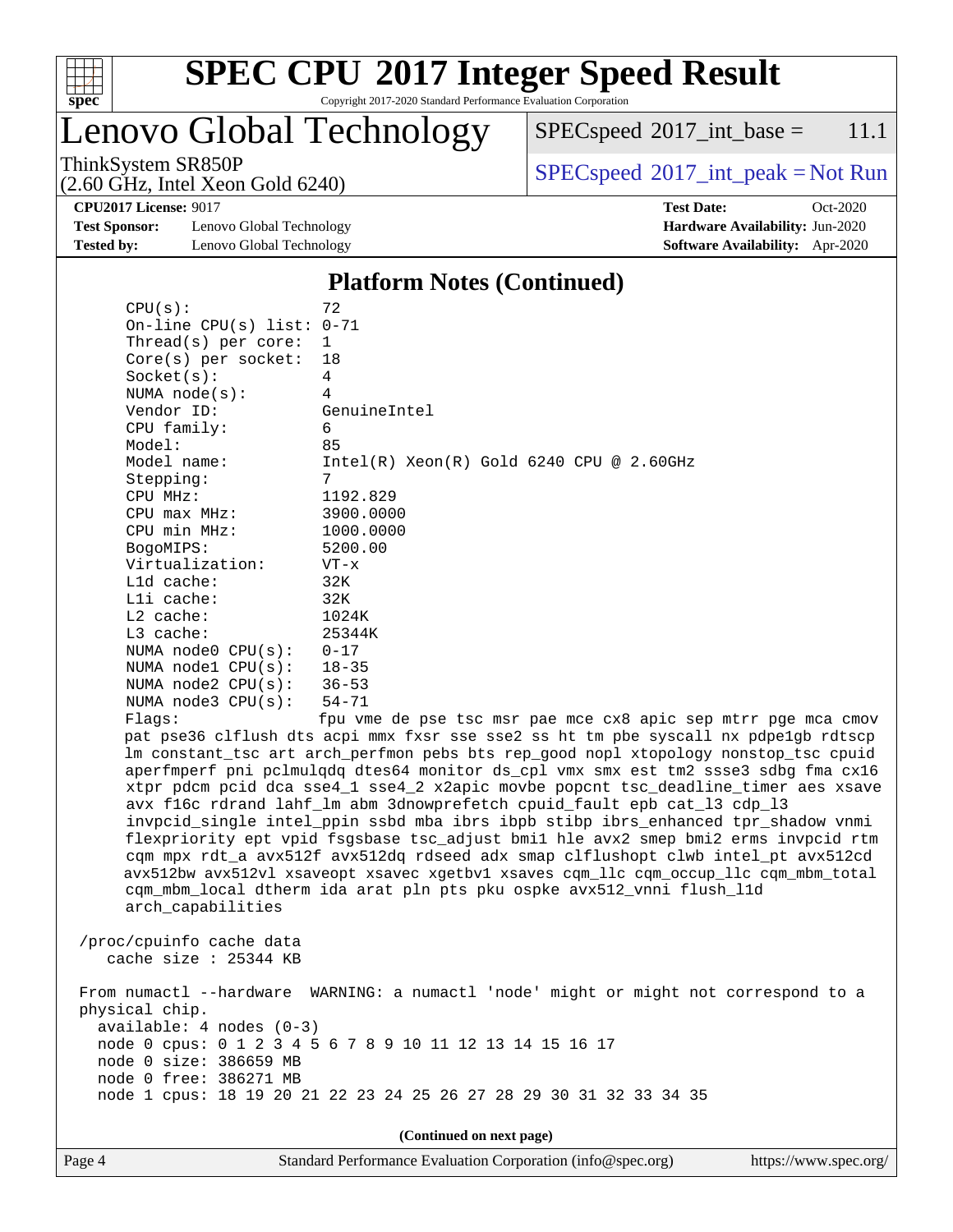

Copyright 2017-2020 Standard Performance Evaluation Corporation

# Lenovo Global Technology

 $SPECspeed^{\circ}2017\_int\_base = 11.1$  $SPECspeed^{\circ}2017\_int\_base = 11.1$ 

(2.60 GHz, Intel Xeon Gold 6240)

ThinkSystem SR850P<br>  $SPEC speed^{\circ}2017\_int\_peak = Not Run$ 

**[Test Sponsor:](http://www.spec.org/auto/cpu2017/Docs/result-fields.html#TestSponsor)** Lenovo Global Technology **[Hardware Availability:](http://www.spec.org/auto/cpu2017/Docs/result-fields.html#HardwareAvailability)** Jun-2020 **[Tested by:](http://www.spec.org/auto/cpu2017/Docs/result-fields.html#Testedby)** Lenovo Global Technology **[Software Availability:](http://www.spec.org/auto/cpu2017/Docs/result-fields.html#SoftwareAvailability)** Apr-2020

**[CPU2017 License:](http://www.spec.org/auto/cpu2017/Docs/result-fields.html#CPU2017License)** 9017 **[Test Date:](http://www.spec.org/auto/cpu2017/Docs/result-fields.html#TestDate)** Oct-2020

### **[Platform Notes \(Continued\)](http://www.spec.org/auto/cpu2017/Docs/result-fields.html#PlatformNotes)**

 node 1 size: 387068 MB node 1 free: 386102 MB node 2 cpus: 36 37 38 39 40 41 42 43 44 45 46 47 48 49 50 51 52 53 node 2 size: 387068 MB node 2 free: 386723 MB node 3 cpus: 54 55 56 57 58 59 60 61 62 63 64 65 66 67 68 69 70 71 node 3 size: 387067 MB node 3 free: 386670 MB node distances: node 0 1 2 3 0: 10 21 21 21 1: 21 10 21 21 2: 21 21 10 21 3: 21 21 21 10 From /proc/meminfo MemTotal: 1585012168 kB HugePages\_Total: 0 Hugepagesize: 2048 kB From /etc/\*release\* /etc/\*version\* os-release: NAME="Red Hat Enterprise Linux" VERSION="8.0 (Ootpa)" ID="rhel" ID\_LIKE="fedora" VERSION\_ID="8.0" PLATFORM\_ID="platform:el8" PRETTY\_NAME="Red Hat Enterprise Linux 8.0 (Ootpa)" ANSI\_COLOR="0;31" redhat-release: Red Hat Enterprise Linux release 8.0 (Ootpa) system-release: Red Hat Enterprise Linux release 8.0 (Ootpa) system-release-cpe: cpe:/o:redhat:enterprise\_linux:8.0:ga uname -a: Linux localhost.localdomain 4.18.0-80.el8.x86\_64 #1 SMP Wed Mar 13 12:02:46 UTC 2019 x86\_64 x86\_64 x86\_64 GNU/Linux Kernel self-reported vulnerability status: CVE-2018-3620 (L1 Terminal Fault): Not affected Microarchitectural Data Sampling: No status reported CVE-2017-5754 (Meltdown): Not affected CVE-2018-3639 (Speculative Store Bypass): Mitigation: Speculative Store Bypass disabled via prctl and seccomp CVE-2017-5753 (Spectre variant 1): Mitigation: \_\_user pointer sanitization CVE-2017-5715 (Spectre variant 2): Mitigation: Enhanced IBRS, IBPB: conditional,

**(Continued on next page)**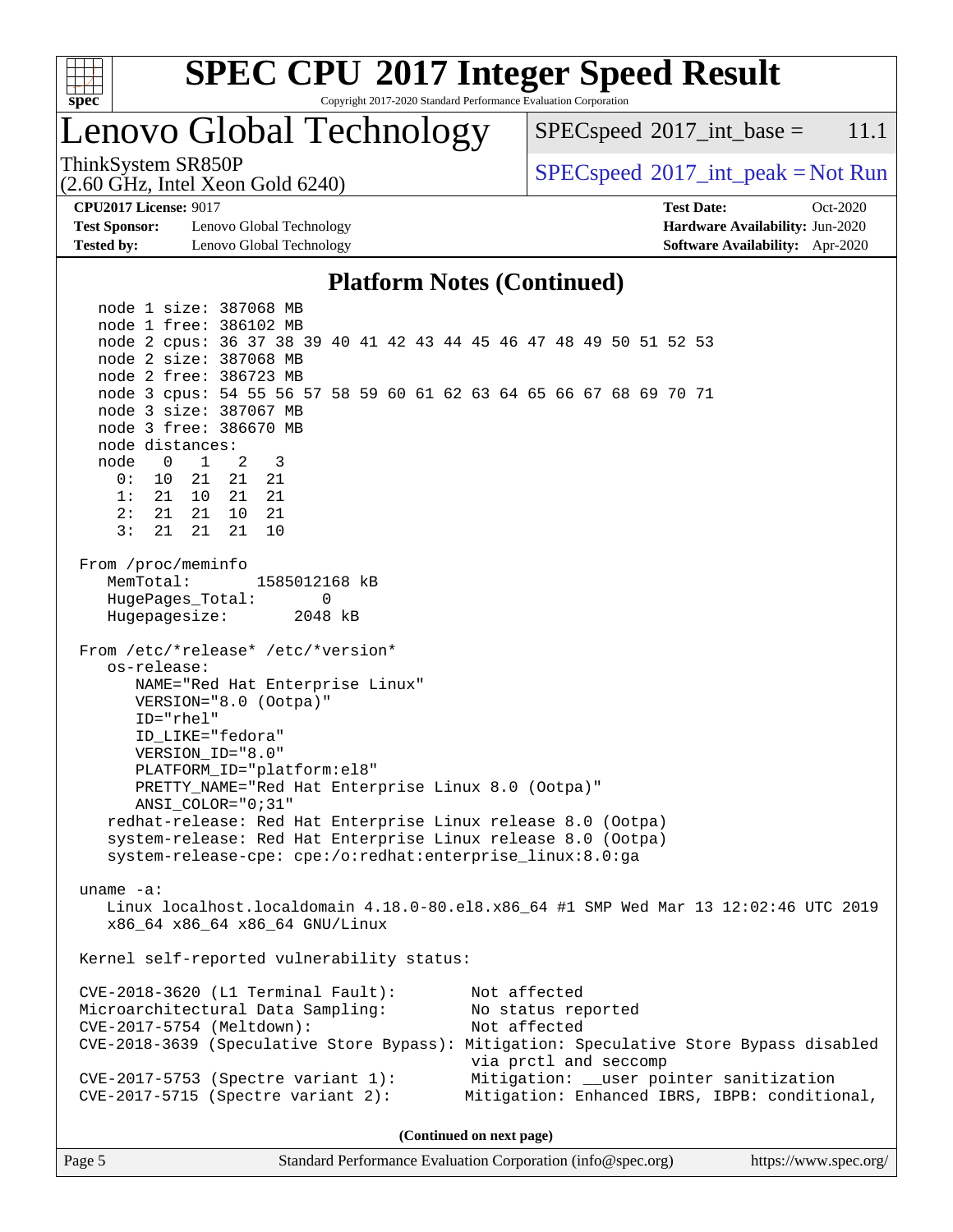

Copyright 2017-2020 Standard Performance Evaluation Corporation

# Lenovo Global Technology

 $SPECspeed^{\circ}2017\_int\_base = 11.1$  $SPECspeed^{\circ}2017\_int\_base = 11.1$ 

(2.60 GHz, Intel Xeon Gold 6240)

ThinkSystem SR850P<br>  $SPECspeed^{\circ}2017\_int\_peak = Not Run$  $SPECspeed^{\circ}2017\_int\_peak = Not Run$ 

**[Test Sponsor:](http://www.spec.org/auto/cpu2017/Docs/result-fields.html#TestSponsor)** Lenovo Global Technology **[Hardware Availability:](http://www.spec.org/auto/cpu2017/Docs/result-fields.html#HardwareAvailability)** Jun-2020 **[Tested by:](http://www.spec.org/auto/cpu2017/Docs/result-fields.html#Testedby)** Lenovo Global Technology **[Software Availability:](http://www.spec.org/auto/cpu2017/Docs/result-fields.html#SoftwareAvailability)** Apr-2020

**[CPU2017 License:](http://www.spec.org/auto/cpu2017/Docs/result-fields.html#CPU2017License)** 9017 **[Test Date:](http://www.spec.org/auto/cpu2017/Docs/result-fields.html#TestDate)** Oct-2020

### **[Platform Notes \(Continued\)](http://www.spec.org/auto/cpu2017/Docs/result-fields.html#PlatformNotes)**

RSB filling

run-level 3 Oct 26 18:10

 SPEC is set to: /home/cpu2017-1.1.0-ic19.1.1 Filesystem Type Size Used Avail Use% Mounted on /dev/sda4 xfs 839G 22G 817G 3% /home

 From /sys/devices/virtual/dmi/id BIOS: Lenovo -[TEE156L-2.61]- 05/20/2020 Vendor: Lenovo Product: ThinkSystem SR850P -[7D2HCTO1WW]- Product Family: ThinkSystem Serial: 1234567890

 Additional information from dmidecode follows. WARNING: Use caution when you interpret this section. The 'dmidecode' program reads system data which is "intended to allow hardware to be accurately determined", but the intent may not be met, as there are frequent changes to hardware, firmware, and the "DMTF SMBIOS" standard. Memory:

48x Samsung M393A4K40CB2-CVF 32 GB 2 rank 2933

(End of data from sysinfo program)

### **[Compiler Version Notes](http://www.spec.org/auto/cpu2017/Docs/result-fields.html#CompilerVersionNotes)**

| $600.$ perlbench $s(base)$ $602.$ qcc $s(base)$ $605.$ mcf $s(base)$<br>C<br>$625.x264_s(base) 657.xz_s(base)$<br>Intel(R) C Compiler for applications running on $Intel(R)$ 64, Version 2021.1<br>NextGen Build 20200304<br>Copyright (C) 1985-2020 Intel Corporation. All rights reserved.<br>$620$ .omnetpp $s(base)$ 623.xalancbmk $s(base)$ 631.deepsjeng $s(base)$<br>$C++$<br>641.leela s(base)<br>Intel(R) $C++$ Compiler for applications running on Intel(R) 64, Version 2021.1<br>NextGen Build 20200304<br>Copyright (C) 1985-2020 Intel Corporation. All rights reserved.<br>Fortran   648.exchange2_s(base)<br>(Continued on next page) | Page 6 | Standard Performance Evaluation Corporation (info@spec.org) | https://www.spec.org/ |
|-------------------------------------------------------------------------------------------------------------------------------------------------------------------------------------------------------------------------------------------------------------------------------------------------------------------------------------------------------------------------------------------------------------------------------------------------------------------------------------------------------------------------------------------------------------------------------------------------------------------------------------------------------|--------|-------------------------------------------------------------|-----------------------|
|                                                                                                                                                                                                                                                                                                                                                                                                                                                                                                                                                                                                                                                       |        |                                                             |                       |
|                                                                                                                                                                                                                                                                                                                                                                                                                                                                                                                                                                                                                                                       |        |                                                             |                       |
|                                                                                                                                                                                                                                                                                                                                                                                                                                                                                                                                                                                                                                                       |        |                                                             |                       |
|                                                                                                                                                                                                                                                                                                                                                                                                                                                                                                                                                                                                                                                       |        |                                                             |                       |
|                                                                                                                                                                                                                                                                                                                                                                                                                                                                                                                                                                                                                                                       |        |                                                             |                       |
|                                                                                                                                                                                                                                                                                                                                                                                                                                                                                                                                                                                                                                                       |        |                                                             |                       |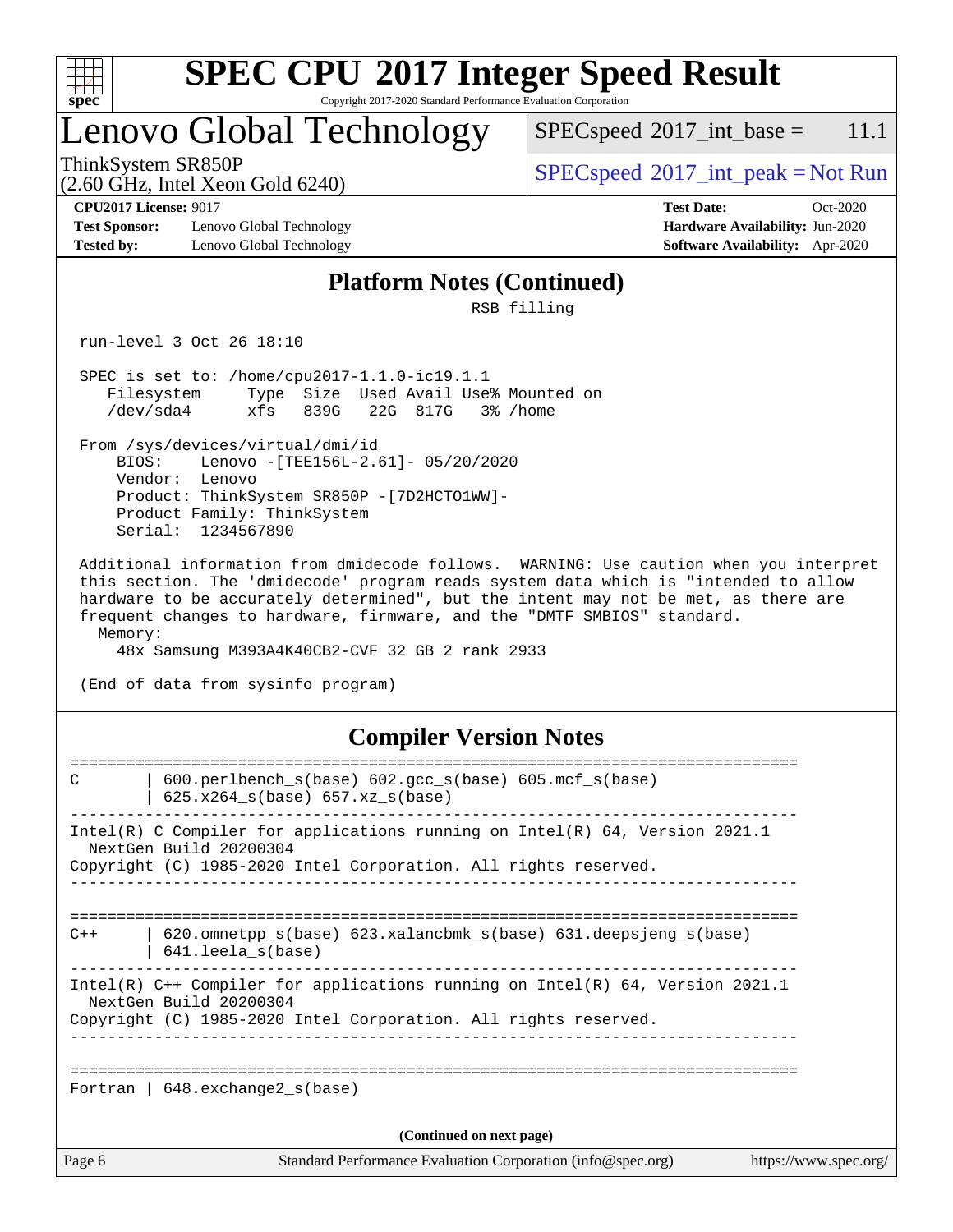

Copyright 2017-2020 Standard Performance Evaluation Corporation

# Lenovo Global Technology

 $SPEC speed^{\circ}2017\_int\_base = 11.1$ 

ThinkSystem SR850P<br>  $\begin{array}{c}\n\text{SPEC speed} \text{°2017\_int\_peak} = \text{Not Run} \\
\text{SPEC speed} \text{°2017\_int\_peak} = \text{Not Run} \\
\end{array}$ 

(2.60 GHz, Intel Xeon Gold 6240)

**[Test Sponsor:](http://www.spec.org/auto/cpu2017/Docs/result-fields.html#TestSponsor)** Lenovo Global Technology **[Hardware Availability:](http://www.spec.org/auto/cpu2017/Docs/result-fields.html#HardwareAvailability)** Jun-2020 **[Tested by:](http://www.spec.org/auto/cpu2017/Docs/result-fields.html#Testedby)** Lenovo Global Technology **[Software Availability:](http://www.spec.org/auto/cpu2017/Docs/result-fields.html#SoftwareAvailability)** Apr-2020

**[CPU2017 License:](http://www.spec.org/auto/cpu2017/Docs/result-fields.html#CPU2017License)** 9017 **[Test Date:](http://www.spec.org/auto/cpu2017/Docs/result-fields.html#TestDate)** Oct-2020

### **[Compiler Version Notes \(Continued\)](http://www.spec.org/auto/cpu2017/Docs/result-fields.html#CompilerVersionNotes)**

------------------------------------------------------------------------------ Intel(R) Fortran Intel(R) 64 Compiler for applications running on Intel(R) 64, Version 19.1.1.217 Build 20200306 Copyright (C) 1985-2020 Intel Corporation. All rights reserved. ------------------------------------------------------------------------------

**[Base Compiler Invocation](http://www.spec.org/auto/cpu2017/Docs/result-fields.html#BaseCompilerInvocation)**

[C benchmarks](http://www.spec.org/auto/cpu2017/Docs/result-fields.html#Cbenchmarks):  $i$ cc

[C++ benchmarks:](http://www.spec.org/auto/cpu2017/Docs/result-fields.html#CXXbenchmarks) [icpc](http://www.spec.org/cpu2017/results/res2020q4/cpu2017-20201109-24360.flags.html#user_CXXbase_intel_icpc_c510b6838c7f56d33e37e94d029a35b4a7bccf4766a728ee175e80a419847e808290a9b78be685c44ab727ea267ec2f070ec5dc83b407c0218cded6866a35d07)

[Fortran benchmarks](http://www.spec.org/auto/cpu2017/Docs/result-fields.html#Fortranbenchmarks): [ifort](http://www.spec.org/cpu2017/results/res2020q4/cpu2017-20201109-24360.flags.html#user_FCbase_intel_ifort_8111460550e3ca792625aed983ce982f94888b8b503583aa7ba2b8303487b4d8a21a13e7191a45c5fd58ff318f48f9492884d4413fa793fd88dd292cad7027ca)

### **[Base Portability Flags](http://www.spec.org/auto/cpu2017/Docs/result-fields.html#BasePortabilityFlags)**

 600.perlbench\_s: [-DSPEC\\_LP64](http://www.spec.org/cpu2017/results/res2020q4/cpu2017-20201109-24360.flags.html#b600.perlbench_s_basePORTABILITY_DSPEC_LP64) [-DSPEC\\_LINUX\\_X64](http://www.spec.org/cpu2017/results/res2020q4/cpu2017-20201109-24360.flags.html#b600.perlbench_s_baseCPORTABILITY_DSPEC_LINUX_X64) 602.gcc\_s: [-DSPEC\\_LP64](http://www.spec.org/cpu2017/results/res2020q4/cpu2017-20201109-24360.flags.html#suite_basePORTABILITY602_gcc_s_DSPEC_LP64) 605.mcf\_s: [-DSPEC\\_LP64](http://www.spec.org/cpu2017/results/res2020q4/cpu2017-20201109-24360.flags.html#suite_basePORTABILITY605_mcf_s_DSPEC_LP64) 620.omnetpp\_s: [-DSPEC\\_LP64](http://www.spec.org/cpu2017/results/res2020q4/cpu2017-20201109-24360.flags.html#suite_basePORTABILITY620_omnetpp_s_DSPEC_LP64) 623.xalancbmk\_s: [-DSPEC\\_LP64](http://www.spec.org/cpu2017/results/res2020q4/cpu2017-20201109-24360.flags.html#suite_basePORTABILITY623_xalancbmk_s_DSPEC_LP64) [-DSPEC\\_LINUX](http://www.spec.org/cpu2017/results/res2020q4/cpu2017-20201109-24360.flags.html#b623.xalancbmk_s_baseCXXPORTABILITY_DSPEC_LINUX) 625.x264\_s: [-DSPEC\\_LP64](http://www.spec.org/cpu2017/results/res2020q4/cpu2017-20201109-24360.flags.html#suite_basePORTABILITY625_x264_s_DSPEC_LP64) 631.deepsjeng\_s: [-DSPEC\\_LP64](http://www.spec.org/cpu2017/results/res2020q4/cpu2017-20201109-24360.flags.html#suite_basePORTABILITY631_deepsjeng_s_DSPEC_LP64) 641.leela\_s: [-DSPEC\\_LP64](http://www.spec.org/cpu2017/results/res2020q4/cpu2017-20201109-24360.flags.html#suite_basePORTABILITY641_leela_s_DSPEC_LP64) 648.exchange2\_s: [-DSPEC\\_LP64](http://www.spec.org/cpu2017/results/res2020q4/cpu2017-20201109-24360.flags.html#suite_basePORTABILITY648_exchange2_s_DSPEC_LP64) 657.xz\_s: [-DSPEC\\_LP64](http://www.spec.org/cpu2017/results/res2020q4/cpu2017-20201109-24360.flags.html#suite_basePORTABILITY657_xz_s_DSPEC_LP64)

### **[Base Optimization Flags](http://www.spec.org/auto/cpu2017/Docs/result-fields.html#BaseOptimizationFlags)**

#### [C benchmarks](http://www.spec.org/auto/cpu2017/Docs/result-fields.html#Cbenchmarks):

[-m64](http://www.spec.org/cpu2017/results/res2020q4/cpu2017-20201109-24360.flags.html#user_CCbase_m64-icc) [-qnextgen](http://www.spec.org/cpu2017/results/res2020q4/cpu2017-20201109-24360.flags.html#user_CCbase_f-qnextgen) [-std=c11](http://www.spec.org/cpu2017/results/res2020q4/cpu2017-20201109-24360.flags.html#user_CCbase_std-icc-std_0e1c27790398a4642dfca32ffe6c27b5796f9c2d2676156f2e42c9c44eaad0c049b1cdb667a270c34d979996257aeb8fc440bfb01818dbc9357bd9d174cb8524) [-Wl,-plugin-opt=-x86-branches-within-32B-boundaries](http://www.spec.org/cpu2017/results/res2020q4/cpu2017-20201109-24360.flags.html#user_CCbase_f-x86-branches-within-32B-boundaries_0098b4e4317ae60947b7b728078a624952a08ac37a3c797dfb4ffeb399e0c61a9dd0f2f44ce917e9361fb9076ccb15e7824594512dd315205382d84209e912f3) [-Wl,-z,muldefs](http://www.spec.org/cpu2017/results/res2020q4/cpu2017-20201109-24360.flags.html#user_CCbase_link_force_multiple1_b4cbdb97b34bdee9ceefcfe54f4c8ea74255f0b02a4b23e853cdb0e18eb4525ac79b5a88067c842dd0ee6996c24547a27a4b99331201badda8798ef8a743f577) [-xCORE-AVX512](http://www.spec.org/cpu2017/results/res2020q4/cpu2017-20201109-24360.flags.html#user_CCbase_f-xCORE-AVX512) [-O3](http://www.spec.org/cpu2017/results/res2020q4/cpu2017-20201109-24360.flags.html#user_CCbase_f-O3) [-ffast-math](http://www.spec.org/cpu2017/results/res2020q4/cpu2017-20201109-24360.flags.html#user_CCbase_f-ffast-math) [-flto](http://www.spec.org/cpu2017/results/res2020q4/cpu2017-20201109-24360.flags.html#user_CCbase_f-flto) [-mfpmath=sse](http://www.spec.org/cpu2017/results/res2020q4/cpu2017-20201109-24360.flags.html#user_CCbase_f-mfpmath_70eb8fac26bde974f8ab713bc9086c5621c0b8d2f6c86f38af0bd7062540daf19db5f3a066d8c6684be05d84c9b6322eb3b5be6619d967835195b93d6c02afa1) [-funroll-loops](http://www.spec.org/cpu2017/results/res2020q4/cpu2017-20201109-24360.flags.html#user_CCbase_f-funroll-loops) [-fuse-ld=gold](http://www.spec.org/cpu2017/results/res2020q4/cpu2017-20201109-24360.flags.html#user_CCbase_f-fuse-ld_920b3586e2b8c6e0748b9c84fa9b744736ba725a32cab14ad8f3d4ad28eecb2f59d1144823d2e17006539a88734fe1fc08fc3035f7676166309105a78aaabc32) [-qopt-mem-layout-trans=4](http://www.spec.org/cpu2017/results/res2020q4/cpu2017-20201109-24360.flags.html#user_CCbase_f-qopt-mem-layout-trans_fa39e755916c150a61361b7846f310bcdf6f04e385ef281cadf3647acec3f0ae266d1a1d22d972a7087a248fd4e6ca390a3634700869573d231a252c784941a8) [-fopenmp](http://www.spec.org/cpu2017/results/res2020q4/cpu2017-20201109-24360.flags.html#user_CCbase_fopenmp_5aa2e47ce4f2ef030ba5d12d5a7a9c4e57167333d78243fcadb80b48d5abb78ff19333f8478e0b2a41e63049eb285965c145ccab7b93db7d0c4d59e4dc6f5591) [-DSPEC\\_OPENMP](http://www.spec.org/cpu2017/results/res2020q4/cpu2017-20201109-24360.flags.html#suite_CCbase_DSPEC_OPENMP) [-L/usr/local/jemalloc64-5.0.1/lib](http://www.spec.org/cpu2017/results/res2020q4/cpu2017-20201109-24360.flags.html#user_CCbase_jemalloc_link_path64_1_cc289568b1a6c0fd3b62c91b824c27fcb5af5e8098e6ad028160d21144ef1b8aef3170d2acf0bee98a8da324cfe4f67d0a3d0c4cc4673d993d694dc2a0df248b) [-ljemalloc](http://www.spec.org/cpu2017/results/res2020q4/cpu2017-20201109-24360.flags.html#user_CCbase_jemalloc_link_lib_d1249b907c500fa1c0672f44f562e3d0f79738ae9e3c4a9c376d49f265a04b9c99b167ecedbf6711b3085be911c67ff61f150a17b3472be731631ba4d0471706)

#### [C++ benchmarks:](http://www.spec.org/auto/cpu2017/Docs/result-fields.html#CXXbenchmarks)

[-m64](http://www.spec.org/cpu2017/results/res2020q4/cpu2017-20201109-24360.flags.html#user_CXXbase_m64-icc) [-qnextgen](http://www.spec.org/cpu2017/results/res2020q4/cpu2017-20201109-24360.flags.html#user_CXXbase_f-qnextgen) [-Wl,-plugin-opt=-x86-branches-within-32B-boundaries](http://www.spec.org/cpu2017/results/res2020q4/cpu2017-20201109-24360.flags.html#user_CXXbase_f-x86-branches-within-32B-boundaries_0098b4e4317ae60947b7b728078a624952a08ac37a3c797dfb4ffeb399e0c61a9dd0f2f44ce917e9361fb9076ccb15e7824594512dd315205382d84209e912f3)

Page 7 Standard Performance Evaluation Corporation [\(info@spec.org\)](mailto:info@spec.org) <https://www.spec.org/> **(Continued on next page)**